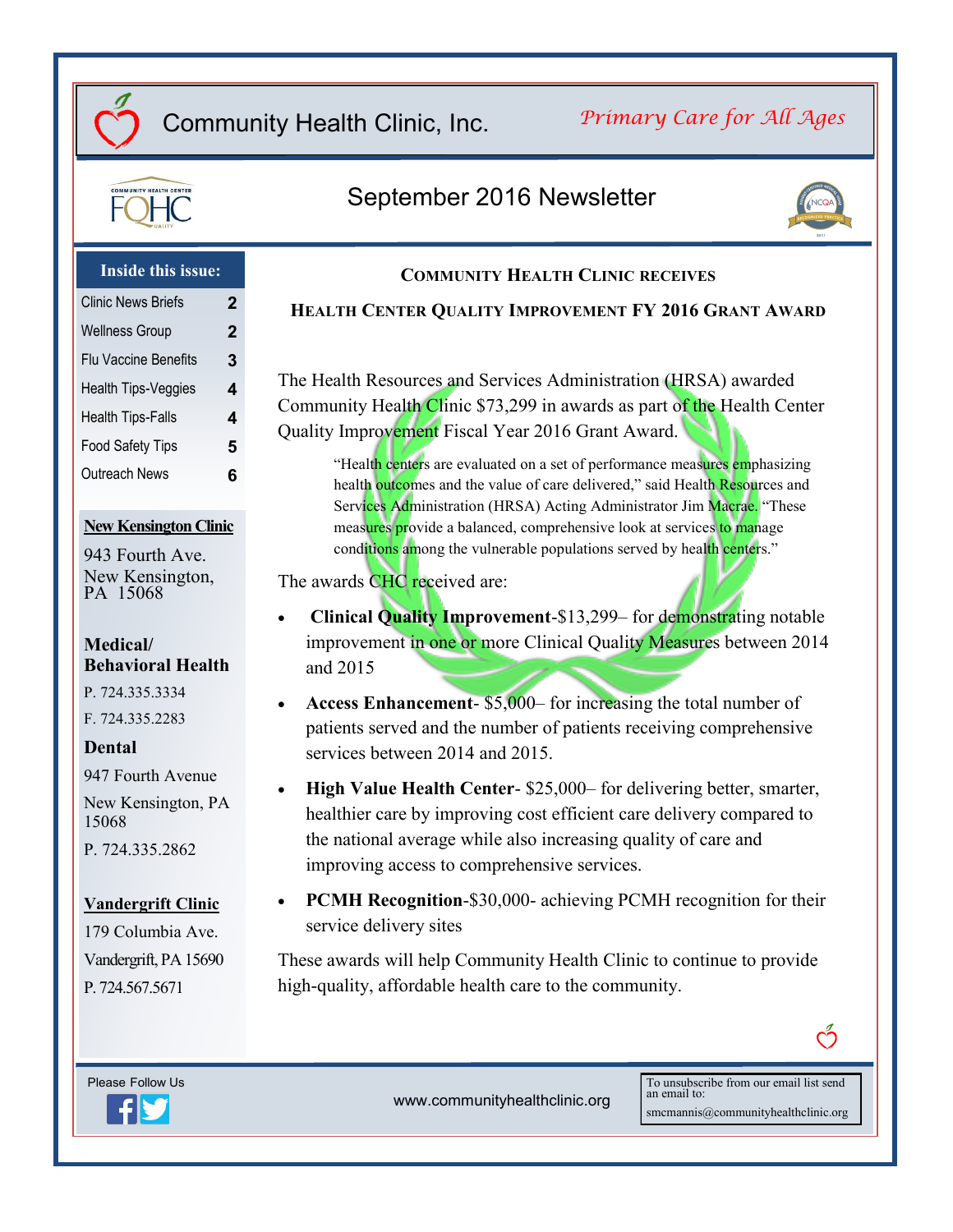### **COMMUNITY HEALTH CLINIC NEWS IN BREIF**



### **VETERANS' BENEFIT CLINICS RETURN TO CHC**

October 13, 2016 will mark the return of monthly Veteran Benefit Clinics to CHC.

Jennifer Bogus, National Service Officer from the Military Order of the Purple Heart Pittsburgh Regional Office, will be on site to assist veterans, their spouses and dependents with claims for compensation, pension, survivors benefits, death benefits, accessing military records and discharge upgrades. The clinic runs from 10:00am to 2:00pm.



## REGISTER TO VOTE AT CHC

Call 724.889.2783 to schedule an appointment to register to vote. October 11, 2016 is the last day to register in order to be able to vote in the Presidential Election on November 8, 2016.



### **COMMUNITY HEALTH CLINIC WELLNESS GROUP**

Every Wednesday at 3:00pm a group of patients meets here at CHC for a Wellness Group. The Group is led by Ms. Monique Smith our Care Manager. The focus is diabetes, high blood pressure and weight management. They use the LEARN model.

- **L**ifestyle
- **E**xercise

### **DENTAL LABORATORY SERVICES**

Community Health Clinic Dental Laboratory services are now available. Services available include:

**Dentures** 

Partials

Maintenance of Crowns

For more information or to schedule an appointment please call 724.335.2862



**IN-PERSON SNAP APPLICATION ASSISTANCE**

CHC is partnering with the Westmoreland County Food Bank to provide in person assistance to apply for SNAP (Food Stamps) benefits one day per month at either our New Kensington or Vandergrift Clinics. The next SNAP clinic will be **October 18th from 9am-4pm** at our **Vandergrift Clinic**

- **A**ttitude
- **R**elationship
- **N**utrition

This program is available to all CHC patients. If you are interested in learning more about the group or becoming a CHC patient call 724.335.3334



### **FLU SHOTS NOW AVAILABLE**

Flu shots for adults and children over 3 are now available. They are free with a doctor visit or \$20.00 without a doctor

Ď

visit if not covered by insurance.

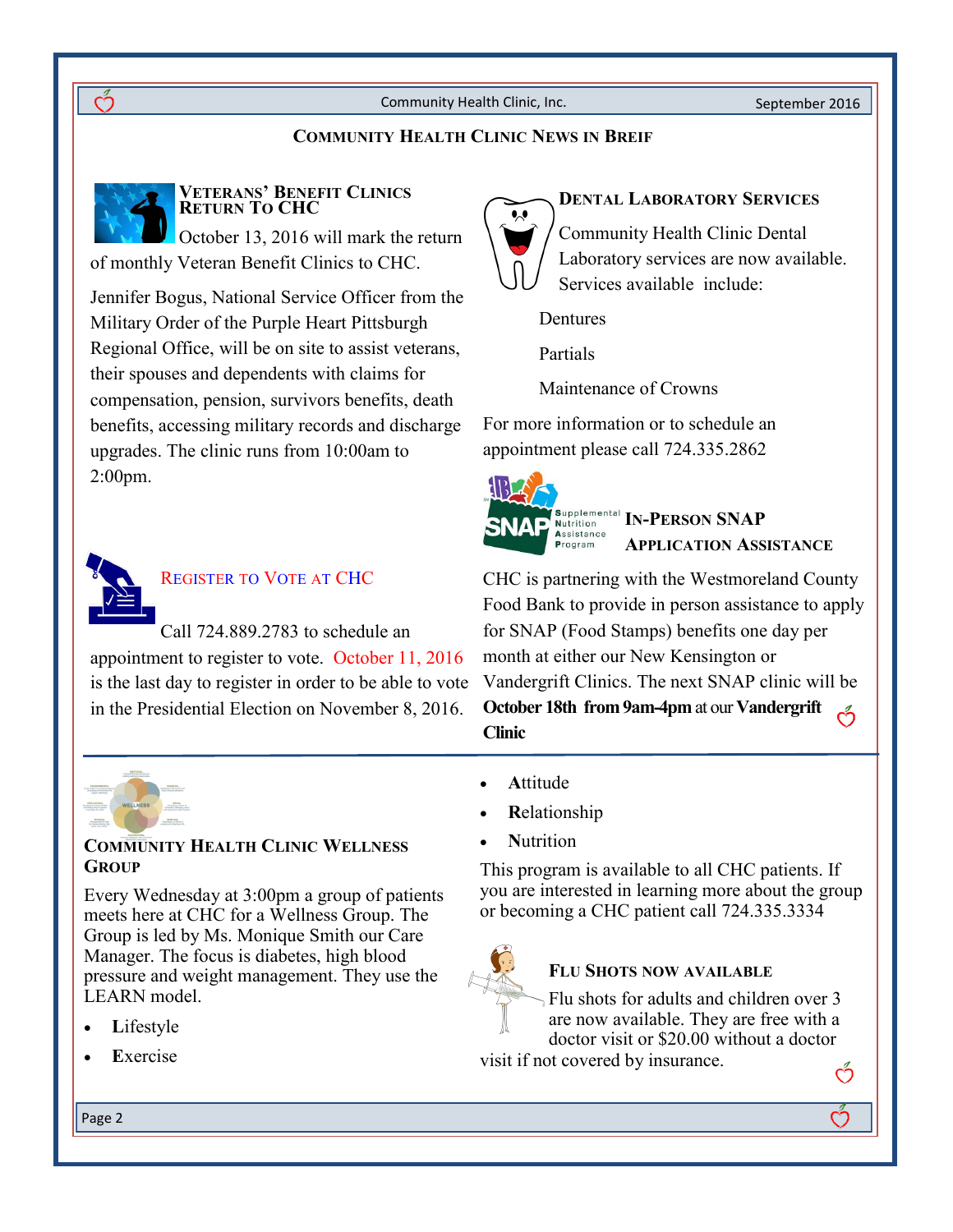#### **WHAT ARE THE BENEFITS OF FLU VACCINATION?**



ကိ

While [how well the flu vaccine works can vary,](http://www.cdc.gov/flu/about/qa/vaccineeffect.htm)  there are a lot of reasons to get a flu vaccine each year.

[Flu vaccination c](http://www.cdc.gov/flu/about/qa/vaccineeffect.htm)an keep you from getting sick with flu. Flu vaccination can reduce the risk of flu-associated hospitalization, including among children and older adults.

- A 2014 study showed that flu vaccine reduced children's risk of flu-related pediatric intensive care unit (PICU) admission by 74% during flu seasons from 2010-2012.
- Another study published in the summer of 2016 showed that people 50 years and older who got a flu vaccine reduced their risk of getting hospitalized from flu by 57%.

Flu vaccination is an important preventive tool for people with chronic health conditions.

 Vaccination was associated with lower rates of some cardiac events among people with heart disease, especially among those who

had had a cardiac event in the past year.

• Flu vaccination also has been shown to be associated with reduced hospitalizations among people with diabetes (79%) and chronic lung disease (52%).

Vaccination helps protect women during and after pregnancy. Getting vaccinated also protects the developing baby during pregnancy and for several months after the baby is born.

- A study that looked at flu vaccine effectiveness in pregnant women found that vaccination reduced the risk of flu-associated acute respiratory infection by about one half.
- Another study found that babies of women who got a flu vaccine during their pregnancy were about one-third less likely to get sick with flu than babies of unvaccinated women. This protective benefit was observed for up to four months after birth.

Flu vaccination also may make your illness milder if you do get sick.

Getting vaccinated yourself also protects people around you, including those who are more vulnerable to serious flu illness, like babies and young children, older people, and people with certain chronic health conditions.

က်

Information courtesy Centers for Disease Control. CDC.Gov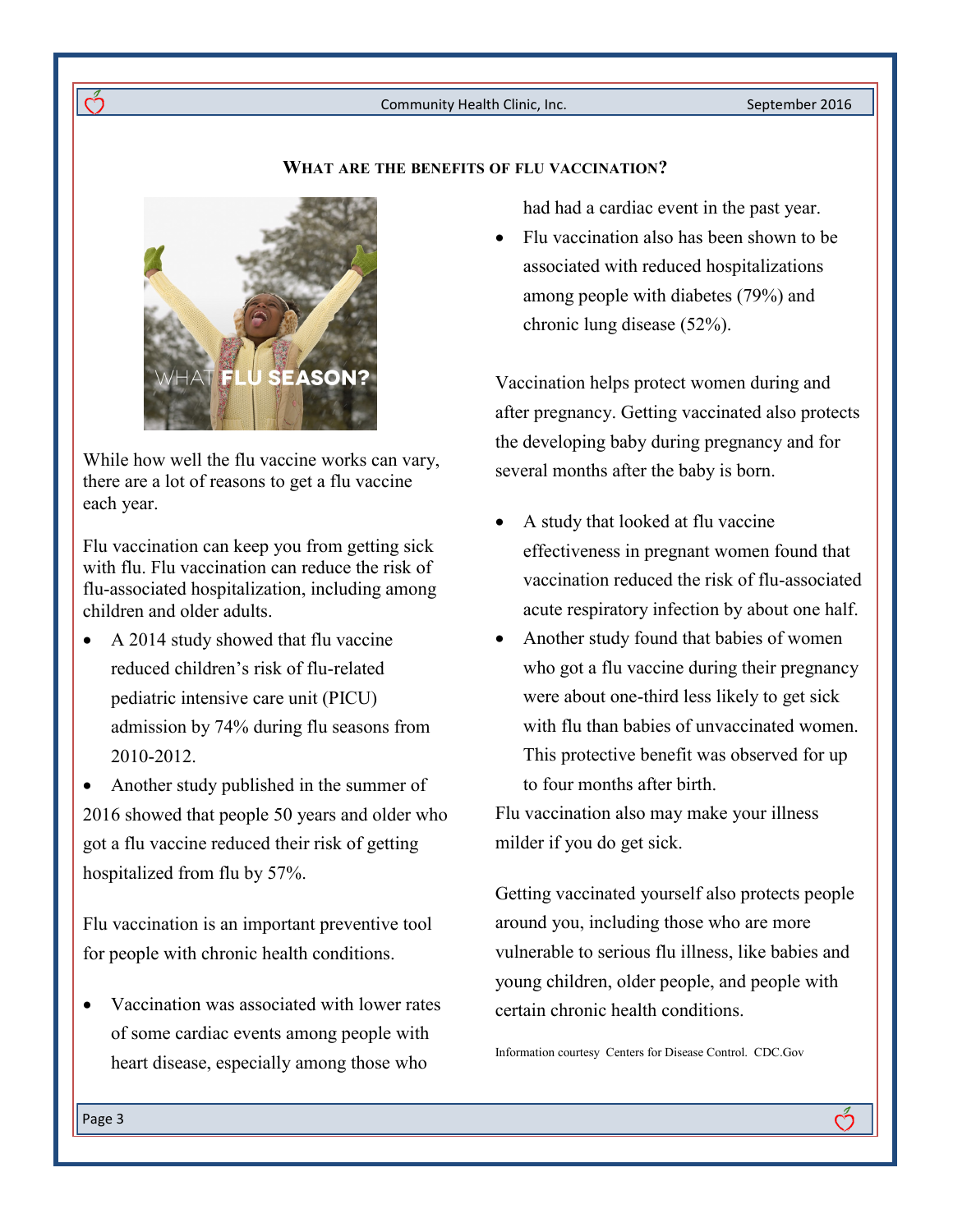# HEALTH TIPS



റ്

**SEPTEMBER IS FRUITS AND VEGGIES-MORE MATTERS MONTH.**

Most people know that eating fruits and vegetables is important for good health, but most of us still aren't getting enough.

Eating a healthy diet with plenty of vegetables and fruits can help you:

- Lower your risk for heart disease and some types of cancer
- Maintain or reach a healthy weight
- Keep your body strong and active

Here are some ideas to help you and your family fit more fruits and vegetables into your day:

- Keep a bowl of fruit handy where the whole family can see it.
- Cut up fruits and veggies ahead of time so they're ready for quick, healthy snacks.
- Challenge your family to try a new fruit or veggie every week.

Remember, eating more fruits and veggies can be fun-and it's worth it!

Information courtesy of healthfinder.gov

## **LOWER YOUR RISK OF FALLING**

You can make small changes to help prevent falls. One in 3 older adults will fall each year. Falling can lead to broken bones, trouble getting around, and other health problems-especially if you are age 65 or older.

A fracture (broken bone) can cause pain and disability. It can also make it hard to do everyday activities, like cooking a meal or taking a shower, without help. Hip fractures are a major cause of health problems and death among older adults.

You don't have to be afraid of falling. Take these steps to prevent falls:

- Do exercises to improve your balance and leg strength
- Review your medicines with your doctor. Some medicines can make you dizzy or sleepy
- Ask your doctor if you need to take vitamin D pills
- Get your vision checked by an eye doctor at least every 1 to 2 years. Update your glasses or contact lenses when your vision changes
- Make your home safer. For example add grab bars inside and outside your bathtub or shower

ကိ

Information courtesy of healthfinder.gov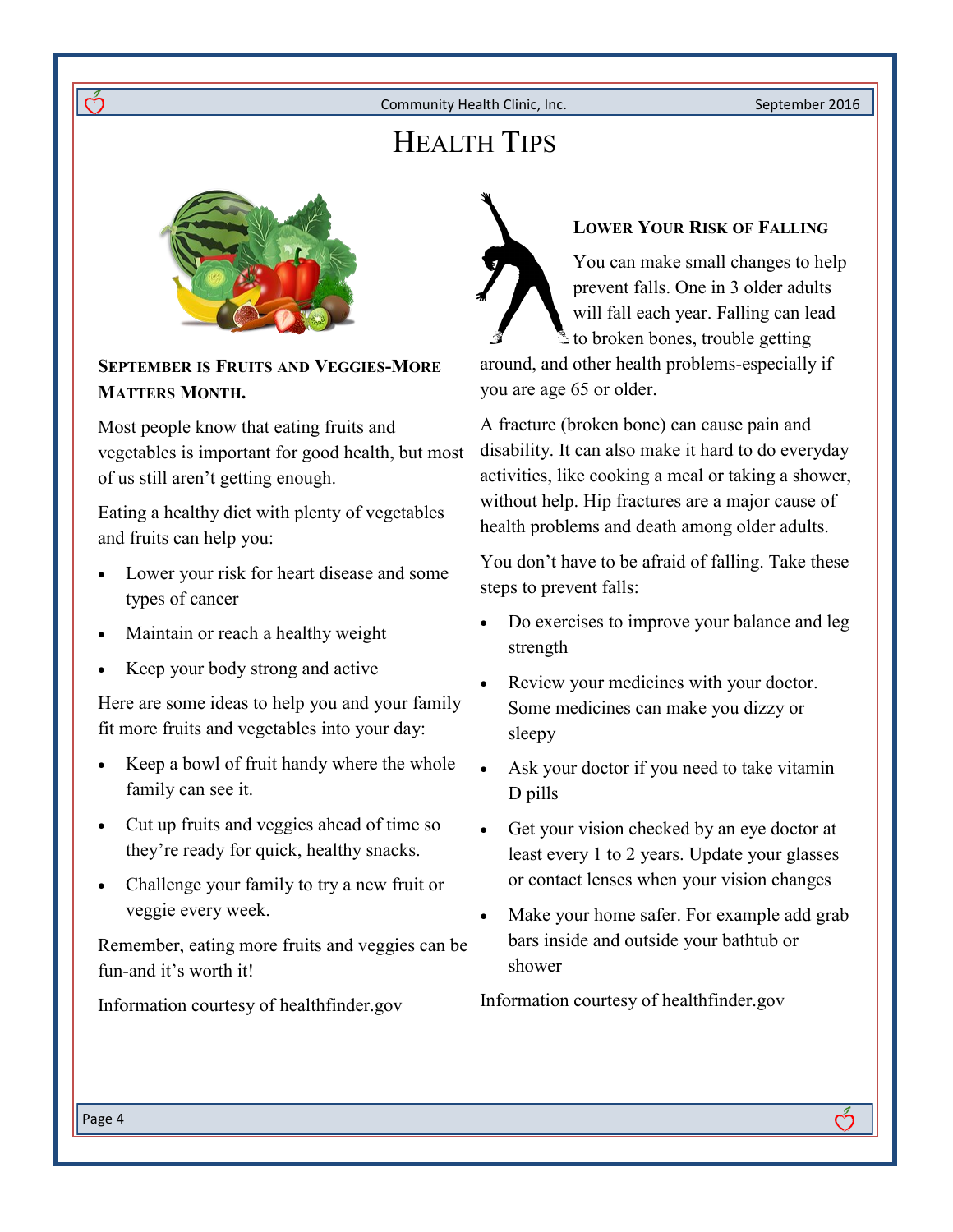# HEALTH TIPS

### **PROTECT YOUR FAMILY FROM FOOD POISIONING**

 $\breve{\mathrm{C}}$ 

Food poisoning (or foodborne illness) happens when you get sick from eating or drinking something that has harmful germs in it-like bacteria, viruses, or parasites. Two common causes of food poisoning are E. coli and Salmonella.

## **Follow these simple steps to keep your family safe from food poisoning:**

- **1. Shop smart when you buy food**
- Check the expiration ("use by" or "sell by") dates on everything you buy.
- Don't buy cans that are leaking, bulging, rusty, or badly dented
- Don't buy bottles or jars with "popped" lids or broken seals
- Make sure frozen food packages are open or crushed
- Buy eggs that have been kept in the store's refrigerated section. Make sure they are free of cracks and liquid



• Put meat, fish and poultry in plastic bags-or separate them from other food in your shopping cart. This will keep them from dripping onto your other food.

### **2. Make sure frozen food stays frozen**

Shop for frozen foods last so they are less

likely to thaw before you get them home.

 Don't buy packages with frost or ice crystalsthese are signs the food became warm and then refroze.

### **3. Plan ahead to get food home safely**

- Put cold food I the refrigerator within 2 hours. If it is a hot day-over 90° F-refrigerate cold foods within 1 hour.
- If you have other errands to do, save food shopping for last.
- If you live far from the store, pack a cooler with ice for your cold items
- If it is a hot day and you have the air conditioning on in your car, keep groceries in the passenger area instead of the trunk. This will keep them cool.



• Put cold foods in the refrigerator or freezer as soon as you get home.

### **4. Clean**



 Wash hands with warm water and soap for at least 20 seconds before and after handling food.

 Wash cutting boards, utensils, and counter tops with hot soapy water after preparing each food item.

Ő.

Information courtesy of healthfinder.gov and fightbac.org